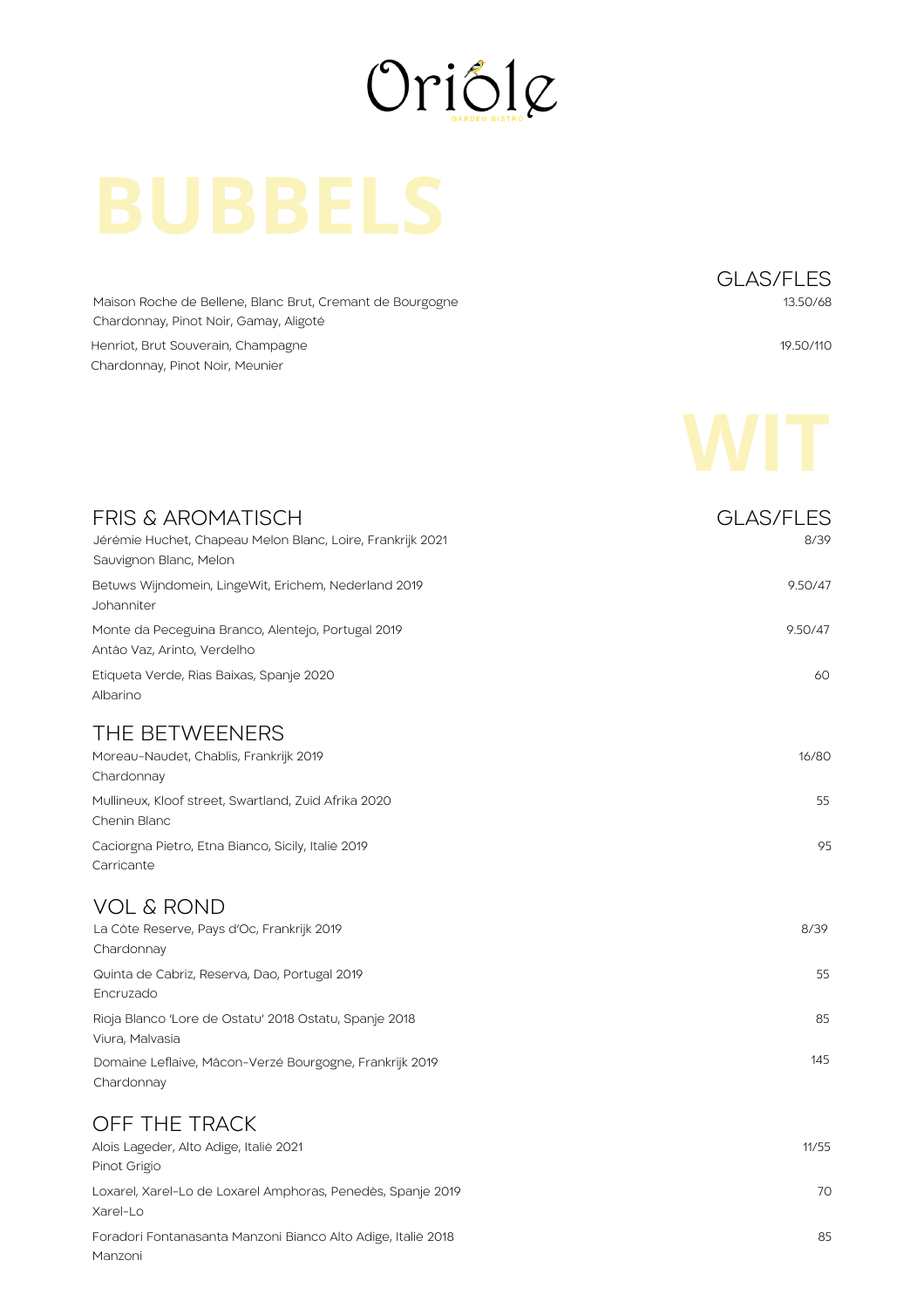

Aix Rose, Provence, Frankrijk 2021 Cinsault, Grenache, Syrah Domaine Tempier, Bandol Rose, Frankrijk 2021 Mourvèdre, Grenache, Cinsault

GLAS/FLES 9.50/47

110

| <b>FRIS &amp; ELEGANT</b><br>Adeneuer, Purist, Ahr, Duitsland 2020<br>Pinot Noir                    | <b>GLAS/FLES</b><br>11/55 |
|-----------------------------------------------------------------------------------------------------|---------------------------|
| Domaine Michel Magnien, Coteaux Bourguignons, Frankrijk 2020<br>Pinot Noir                          | 90                        |
| Niepoort, Lagar de Baixo, Bairrada, Portugal 2018<br>Baga                                           | 85                        |
| <b>SAPPIG &amp; KRUIDIG</b><br>Il Castelvecchio Chianti, Italië 2018<br>Sangiovese                  | 8.50/42                   |
| Domaine Jean-François Mérieau, Le Bois Jacou, Touraine, Frankrijk 2020<br>Gamay                     | 60                        |
| Caciorgna Pietro, Etna Rosso, Sicilië, Italië 2017<br>Nerello Mascalese                             | 95                        |
| Vietti, Perbacco, Langhe, Italië 2018<br>Nebbiolo                                                   | 110                       |
| <b>VOL &amp; KRACHTIG</b><br>Domaine de Grangeneuve, L'Initiale H, Rhone, Frankrijk 2020            | 8/39                      |
| Grenache, Syrah<br>Betuws Wijndomein, LingeRood, Erichem, Nederland 2019<br>Regent, Cabernet Cortis | 9.50/47                   |
| Bodegas Pujanza, Hado, Rioja, Spanje 2018<br>Tempranillo                                            | 11/55                     |
| Pavillon de Taillefer, Grand Cru, Saint-Émilion, Bordeaux, Frankrijk 2017<br>Merlot                 | 19/105                    |
| Domaine Antoine Sanzay, La Paterne, Saumur Champigny, Loire, Frankrijk 2019<br>Cabernet Franc       | 85                        |
| Domaine Tempier, Bandol Rouge, Provence, Frankrijk 2018<br>Mourvèdre, Grenache, Cinsault            | 135                       |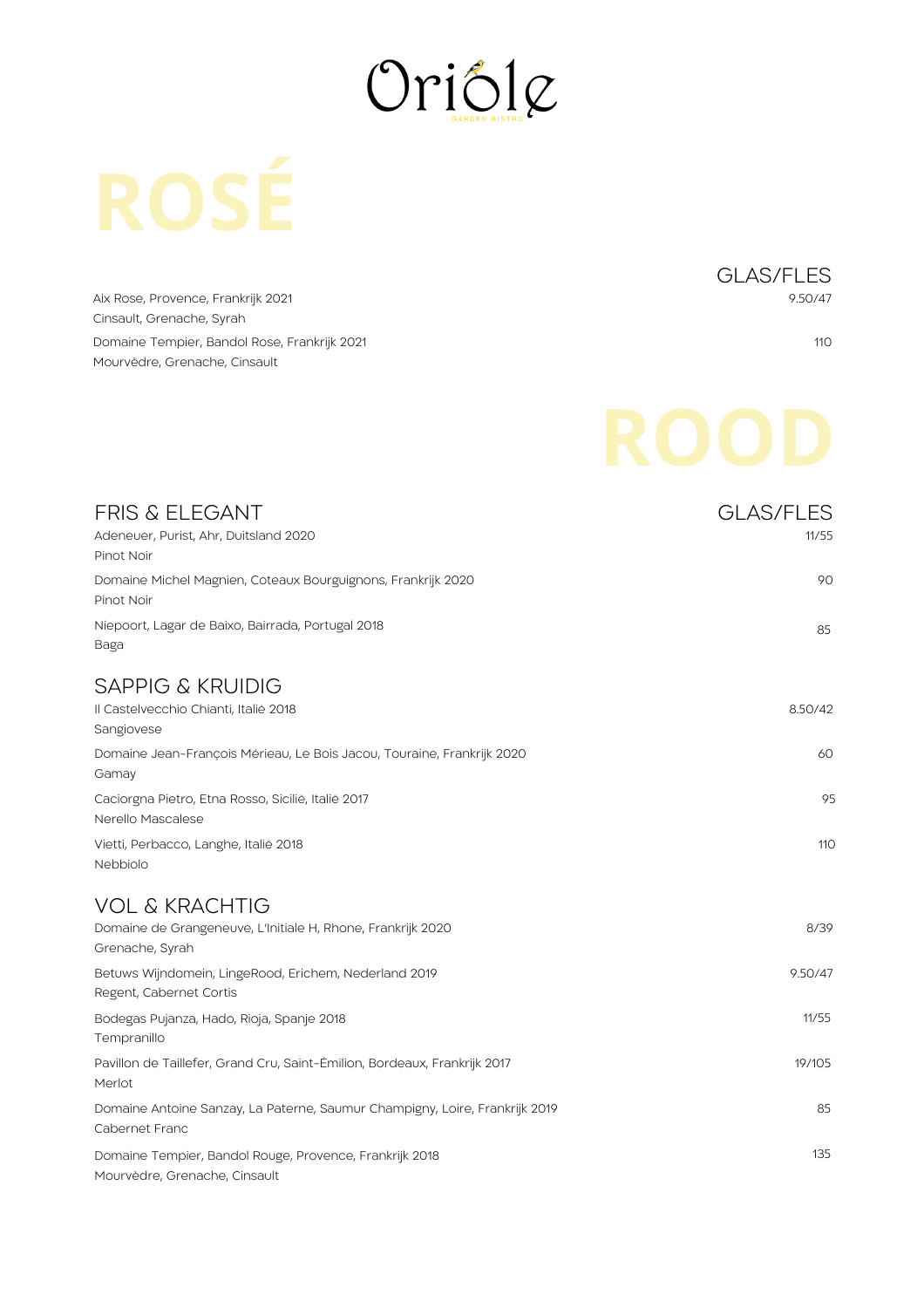

### ORIOLE'S SIGNATURES

Rosemary Negroni Vermouth, Aperitivo bitter, gin en rozemarijn

Oriole Espresso Martini Espresso, Galliano Ristretto likeur, wodka en Frangelico

Provence Mule Pastis, limoen, kokos likeur, ginger ale en munt

Medi-Spritz Witte vermouth, St. Germain, dry gin, limoen, mousserende wijn en basilicum

L'Amaretto Sour Amaretto, citroen, eiwit, Lapsang siroop en Lapsang thee

## CLASSIC COCKTAILS 18

Aperitivo Spritz Aperitivo Del Professore, mousserende wijn en bruisend water

Caipirinha Cachaça, limoen en suiker

Cosmopolitan Wodka, Cointreau, cranberrysap en limoen

Espresso Martini Wodka, Kahlua, espresso en suikersiroop

Old Fashioned Bourbon en angostura bitters

Moscow Mule Wodka, gemberbier en limoen

Manhattan Bourbon rye, vermout en angostura

Margarita Tequila, Cointreau en limoen

Mojito Rum, citroen en munt

# MOCKTAILS 12

Classic Mocktails

Oriole Mocktail met cranberry, ananas, citroen, limoen, frambozensiroop en perzikpuree

19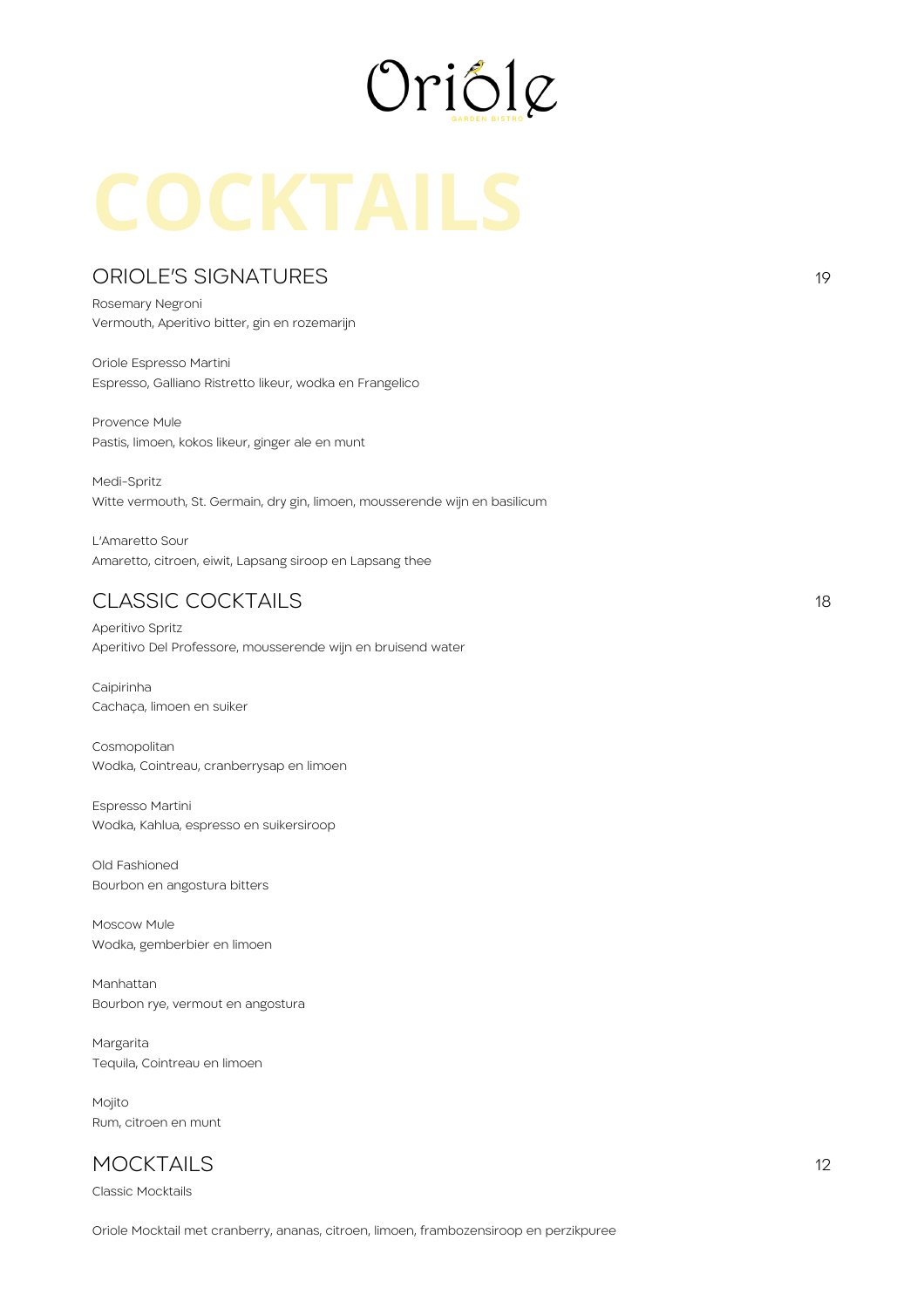

| <b>TAPBIER</b>                              | 6 |
|---------------------------------------------|---|
| Heineken 5% 25cl                            |   |
| <b>BIEREN OP FLES</b>                       |   |
| Heineken Silver 4% - Heineken               | 6 |
| Hefeweizen 5,5% - Paulaner                  | 8 |
| IJwit 6,5% - Brouwerij t' IJ                | 8 |
| Tricky Tripel 7,8% - Gebrouwen door Vrouwen | 8 |
| Mannenliefde Saison 6% - Oedipus            | 8 |
| Kriek Lambic 4,5% - Mort Subite             | 8 |
| Natte Dubbel 6,5% - Brouwerij t'IJ          | 8 |
| Mooie Nel I.P.A. 6,5% - Jopen               | 8 |
| <b>CIDER</b>                                | 8 |

Magners Irish Cider

### ALCOHOLVRIJE BIEREN

Hefeweizen 0,0% - Paulaner Heineken 0.0 - Heineken

### FRISDRANKEN

Coca Cola - Normaal, Light, Zero Fever-Tree Tonic Mediterranean San Pellegrino Lemonade San Pellegrino Aranciata Redbull Thomas Henry Tonic Water Thomas Henry Soda Water Thomas Henry Ginger Ale Thomas Henry Ginger Beer

### **SAPPEN**

Tomaat Sinaasappel Appel Grapefruit Ananas Cranberry

## HUISGEMAAKTE IJSTHEE

Oolong, rooibos of jasmijn

7

6

5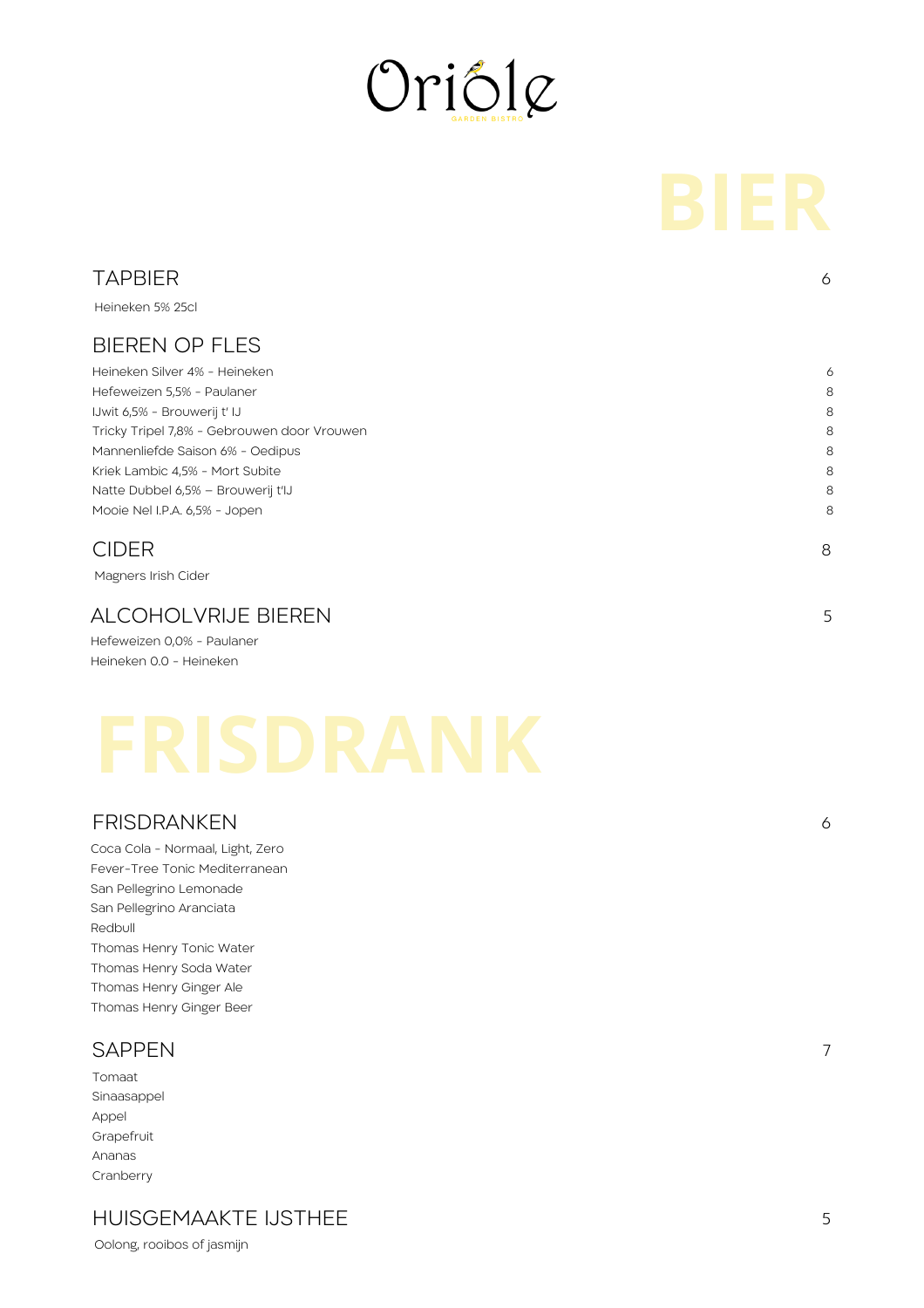

### SPEYSIDE

| Glenfiddich 12 Years                      | 10  |
|-------------------------------------------|-----|
| Glenfiddich Fire & Cane                   | 11  |
| Glenfiddich Project XX                    | 14  |
| Glenfiddich I.P.A. Cask                   | 15  |
| Glenfiddich 15 Years                      | 15  |
| Glenfiddich 18 Years                      | 25  |
| Glenfiddich 21 Years                      | 36  |
| Glenfiddich Gand Cru                      | 45  |
| Glenfiddich 26 Years                      | 65  |
| Macallan 12 Years                         | 21  |
| Macallan 18 Years                         | 45  |
| Macallan Rare Cask                        | 55  |
| Macallan Reflexion                        | 150 |
| Balvenie 12 Years                         | 15  |
| Balvenie 17 Years                         | 25  |
| Balvenie 21 Years                         | 35  |
| Glenfarclas 25 Years                      | 31  |
| Glenfarclas 1992                          | 45  |
| Glenfiddich 1992, single cask 46,10% vol. | 70  |

Speciaal gemaakt en gebotteld voor The Grand

### ISLAY

| Laphroaig 10 Years | 14 |
|--------------------|----|
| Lagavulin 16 Years | 16 |
| Oban 14 Years      | 18 |
| Bowmore 25 Years   | 80 |
|                    |    |

### **HIGHLANDS**

| Dalwhinnie 15 Years    | 12 |
|------------------------|----|
| Glenmorangie 18 Years  | 25 |
| Highland Park 12 Years | 12 |
| Highland Park 18 Years | 35 |
| Dalmore 12 Years       | 16 |
| Dalmore 18 Years       | 25 |
|                        |    |

## IRELAND

| Bushmills 10 Years | 10 <sup>°</sup> |
|--------------------|-----------------|
| Jameson            | 10              |
| Teeling NAS        | 12              |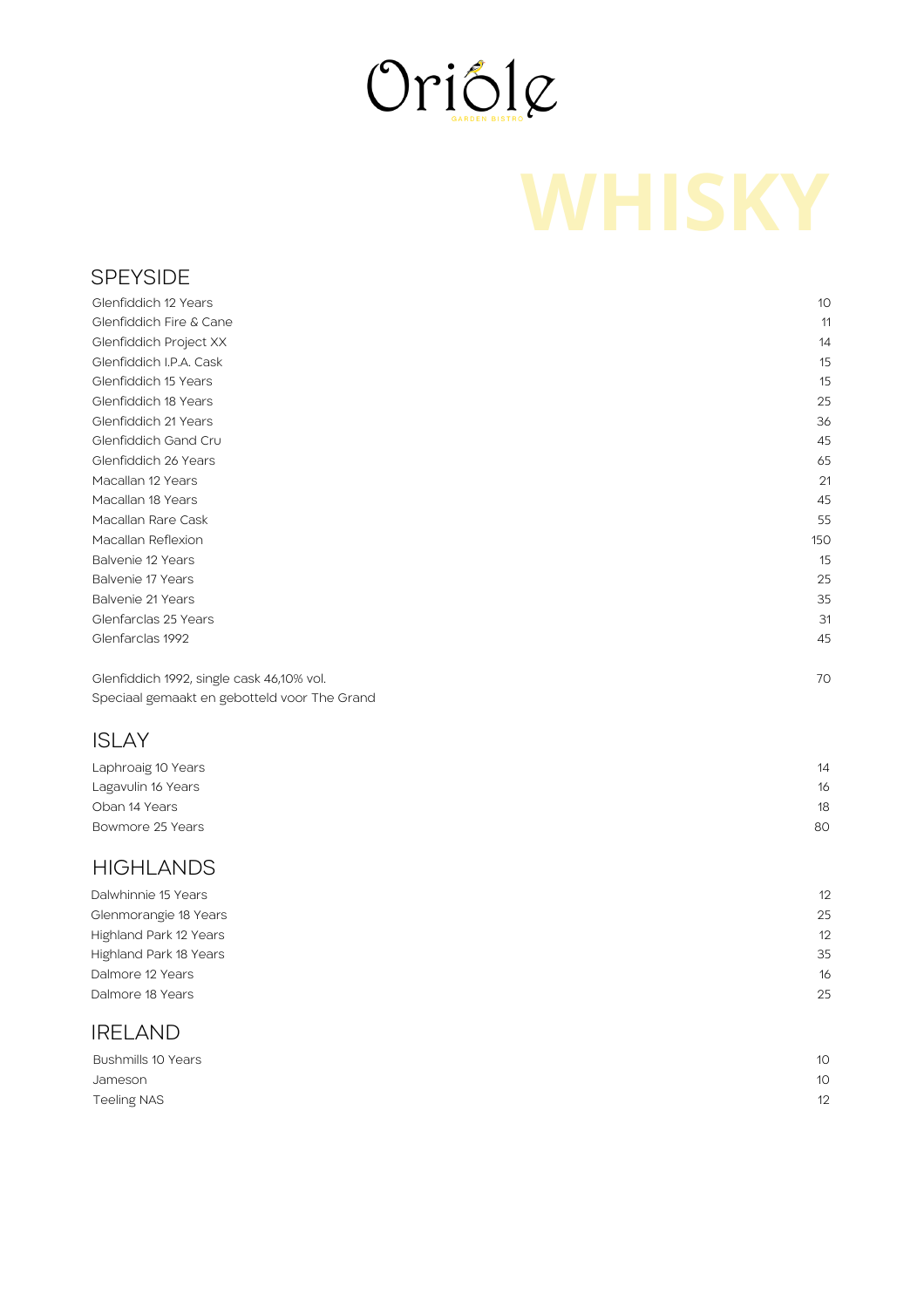

# BLENDED SCOTCH

| Crown Royal                  | 10 |
|------------------------------|----|
| Dewar's White Label          | 10 |
| Chivas Regal 12 Years        | 10 |
| Chivas Regal 18 Years        | 17 |
| Chivas Regal 21 Royal Salute | 25 |
| Johnnie Walker Black         | 12 |
| Johnnie Walker Blue          | 35 |
| Johnnie Walker King George   | 85 |
|                              |    |

### JAPAN/TAIWAN

| Nikka From The Barel        | 16 |
|-----------------------------|----|
| Kavalan                     | 18 |
| Nikka Yoichi                | 20 |
| Hakushu Distiller's Reserve | 26 |
|                             |    |

## USA

| Jack Daniels                           | 10 <sup>°</sup> |
|----------------------------------------|-----------------|
| Makers Mark                            | 12              |
| <b>Bulleit Rye</b>                     | 12              |
| <b>Bulleit Bourbon</b>                 | 12              |
| Woodford Kentucky Straight Bourbon     | 12              |
| Woodford Kentucky Straight Rye Whiskey | 18              |

# RUM

| Flying Dutchman No.3      | 10 |
|---------------------------|----|
| Union 55                  | 12 |
| Don Papa 10 Years         | 16 |
| Banks 5 Years             | 10 |
| Banks 7 Years             | 12 |
| Bacardi Carta Blanca      | 10 |
| Bacardi Anejo 4 Cuatro    | 10 |
| Bacardi Gran Reserva Diez | 14 |
| Zacapa Solera 23 Years    | 16 |
| Zacapa Solera XO          | 38 |
| Diplomatico Ambassador    | 38 |
|                           |    |

# TEQUILA

| Cazadores Blanco   | 10 |
|--------------------|----|
| Patron Reposado    | 13 |
| Patron Anejo       | 15 |
| Ocho Reposado      | 12 |
| Don Julio Reposado | 15 |
|                    |    |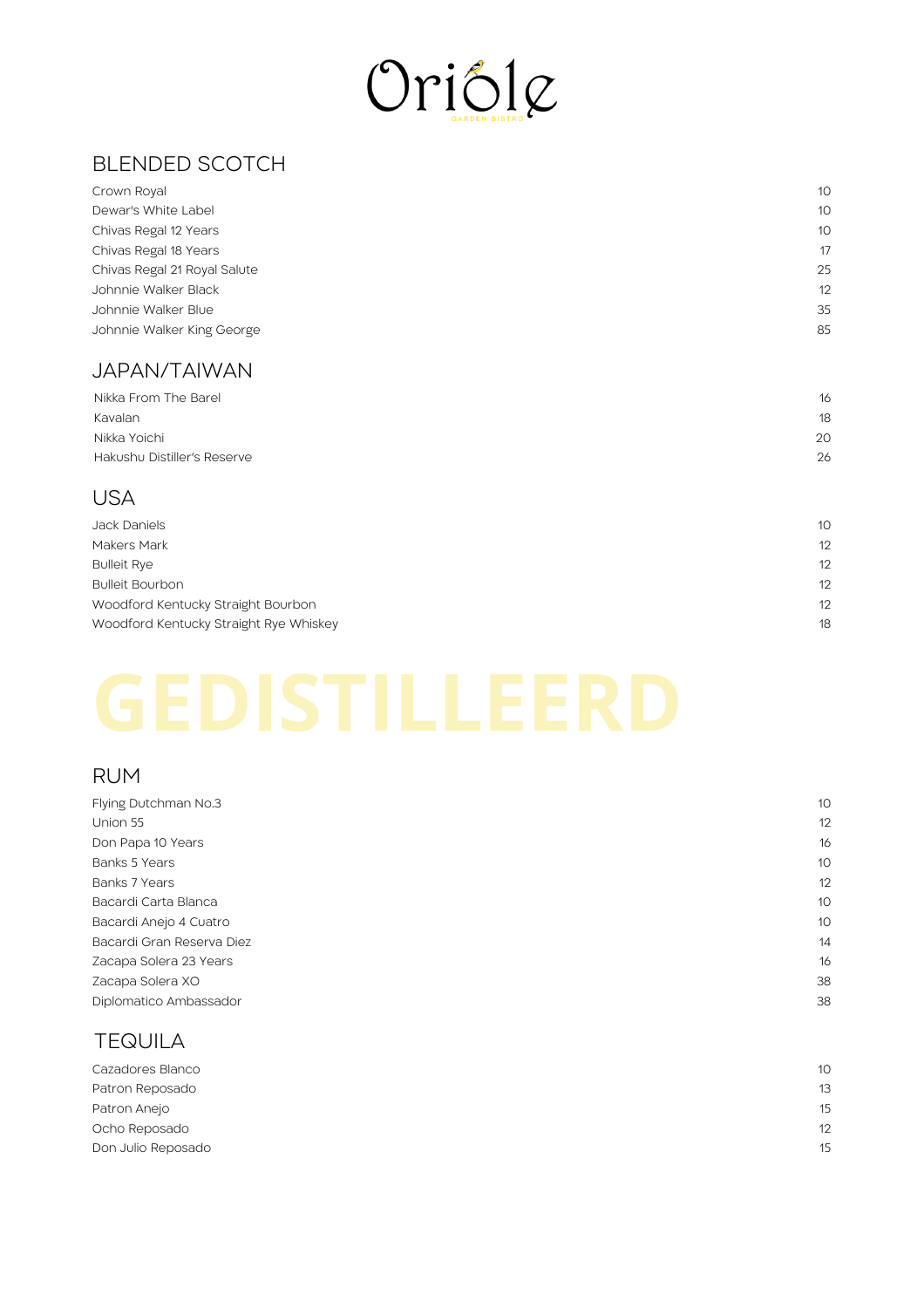

# WODKA

| Ketel One         | 10 |
|-------------------|----|
| Ketel One Citroen | 10 |
| Ciroc             | 12 |
| Grey Goose        | 12 |
| Konicks Tail      | 14 |
|                   |    |

# **GIN**

| 10<br>Damrak<br>Bobby's Gin<br>11 |
|-----------------------------------|
|                                   |
|                                   |
| Tanqueray 10<br>12                |
| <b>Hendricks</b><br>12            |
| <b>Hendricks Botanical</b><br>12  |
| Monkey 47<br>16                   |
| Nolet's<br>14                     |
| Hermit<br>14                      |

1 0

## **JENEVER**

| Bols Corenwyn 6 Year's          |
|---------------------------------|
| <b>Bols Genever</b>             |
| <b>Bols Genever Barrel Aged</b> |
| Bols "Zeer Oude Genever"        |
| <b>Bols Corenwyn</b>            |

# **COGNAC**

| Château de Montifaud V.S.O.P. | 15  |
|-------------------------------|-----|
| Château de Montifaud X.O.     | 22  |
| Hennessy X.O.                 | 38  |
| Hennessy Paradis Impérial     | 175 |
| Hennessy Richard              | 175 |
| Rémy Martin Louis XIII        | 225 |
|                               |     |

## ARMAGNAC

| Tariquet VSOP               | 12 |
|-----------------------------|----|
| Tariquet 15 Years           | 14 |
| Goudoulin 1966 Bas Armagnac | 30 |

# **GRAPPA**

| Grappa Villa de Varda Traminer        | 11      |
|---------------------------------------|---------|
| Grappa Villa de Varda Moscato Riserva | 11      |
| Grappa Sperss                         | $15 \,$ |
| Grappa Rossi Bas                      | $15 \,$ |
|                                       |         |

# **CALVADOS**

| Dom Frontais 2003          | 10 <sup>2</sup> |
|----------------------------|-----------------|
| Château du Breuil 15 Years | 14              |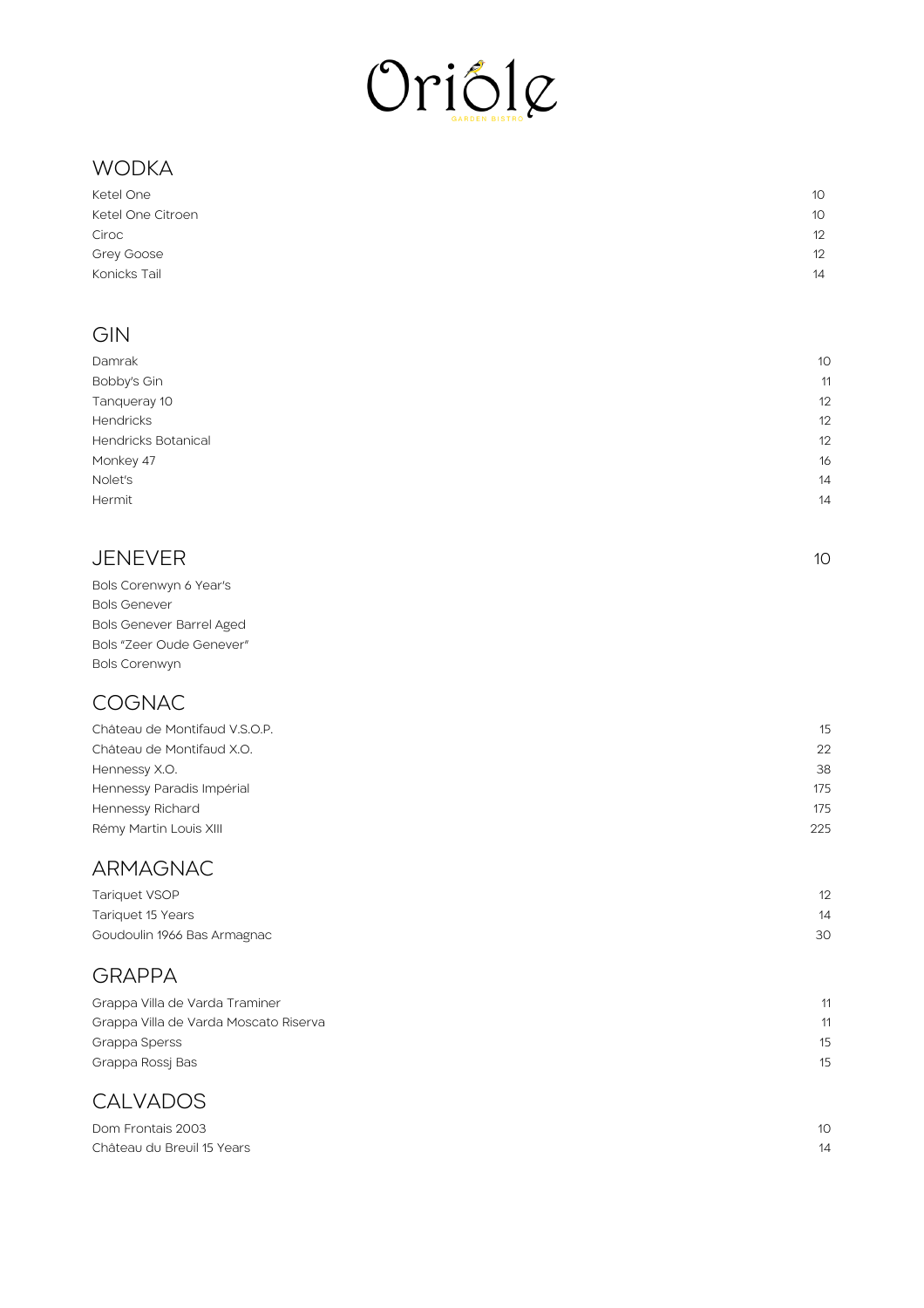

# VERMOUTH & BITTERS

| Carpano Antica Formula   | 7.50            |
|--------------------------|-----------------|
| Dolin Dry                | 7.50            |
| Dolin White              | 7.50            |
| Del Professore Bitter    | 10 <sup>°</sup> |
| Del Professore Aperitivo | 10 <sup>°</sup> |
| Belsazar Red             | 10 <sup>°</sup> |
| Willems Wermoed          | 10 <sup>°</sup> |
|                          |                 |

## PORT

| Niepoort   Rabbit Dry White   | 8               |
|-------------------------------|-----------------|
| Niepoort   Tawny Dee          | 10 <sup>°</sup> |
| Niepoort   10 Years old Tawny | 17              |
| Niepoort   Colheita 2007      | 18              |
| Niepoort   Colheita 1997      | 30              |

1 0

# LIKEUR

Chartreuse St. Germain D.O.M Benedictine Amaretto B aile y s C h a m b o r d Cointreau Drambuie Frangelico Grand Marnier K a hlú a Licor 43 S a m b u c a Limoncello Luxardo Cherry Heering G allia n o Pim m's N o. 1 Fernet Branca